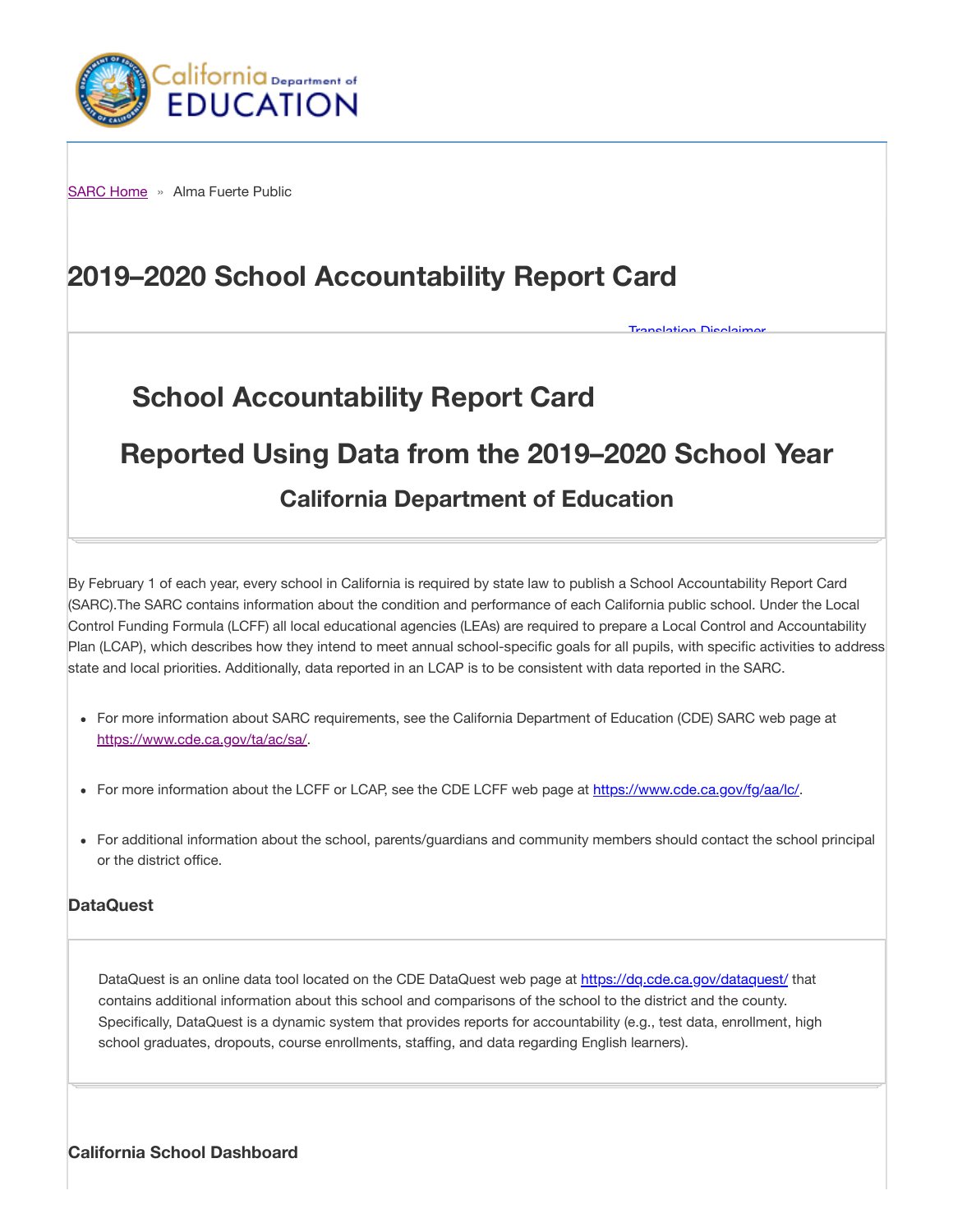The California School Dashboard (Dashboard) https://www.caschooldashboard.org/ reflects California's new accountability and continuous improvement system and provides information about how LEAs and schools are meeting the needs of California's diverse student population. The Dashboard contains reports that display the performance of LEAs, schools, and student groups on a set of state and local measures to assist in identifying strengths, challenges, and areas in need of improvement.

### About This School

#### Contact Information (School Year 2020–2021)

District Contact Information (School Year 2020–2021)

| <b>District Name</b>                               | Los Angeles County Office of Education |  |  |  |  |  |  |
|----------------------------------------------------|----------------------------------------|--|--|--|--|--|--|
| <b>Phone Number</b>                                | (562) 922-6111                         |  |  |  |  |  |  |
| Superintendent                                     | Debra Duardo                           |  |  |  |  |  |  |
| <b>Email Address</b>                               | duardo debra@lacoe.edu                 |  |  |  |  |  |  |
| <b>Website</b>                                     | http://www.lacoe.edu                   |  |  |  |  |  |  |
|                                                    |                                        |  |  |  |  |  |  |
| School Contact Information (School Year 2020-2021) |                                        |  |  |  |  |  |  |
| <b>School Name</b>                                 | Alma Fuerte Public                     |  |  |  |  |  |  |
| <b>Street</b>                                      | 119 West Palm St.                      |  |  |  |  |  |  |
| City, State, Zip                                   | Altadena, Ca, 91001-4375               |  |  |  |  |  |  |
| <b>Phone Number</b>                                | 626-204-5265                           |  |  |  |  |  |  |
| Principal                                          | Laurilie Keay, Administrator           |  |  |  |  |  |  |
| <b>Email Address</b>                               | adriani.leon@almafuerteps.org          |  |  |  |  |  |  |
| Website                                            | http://www.almafuerteps.org            |  |  |  |  |  |  |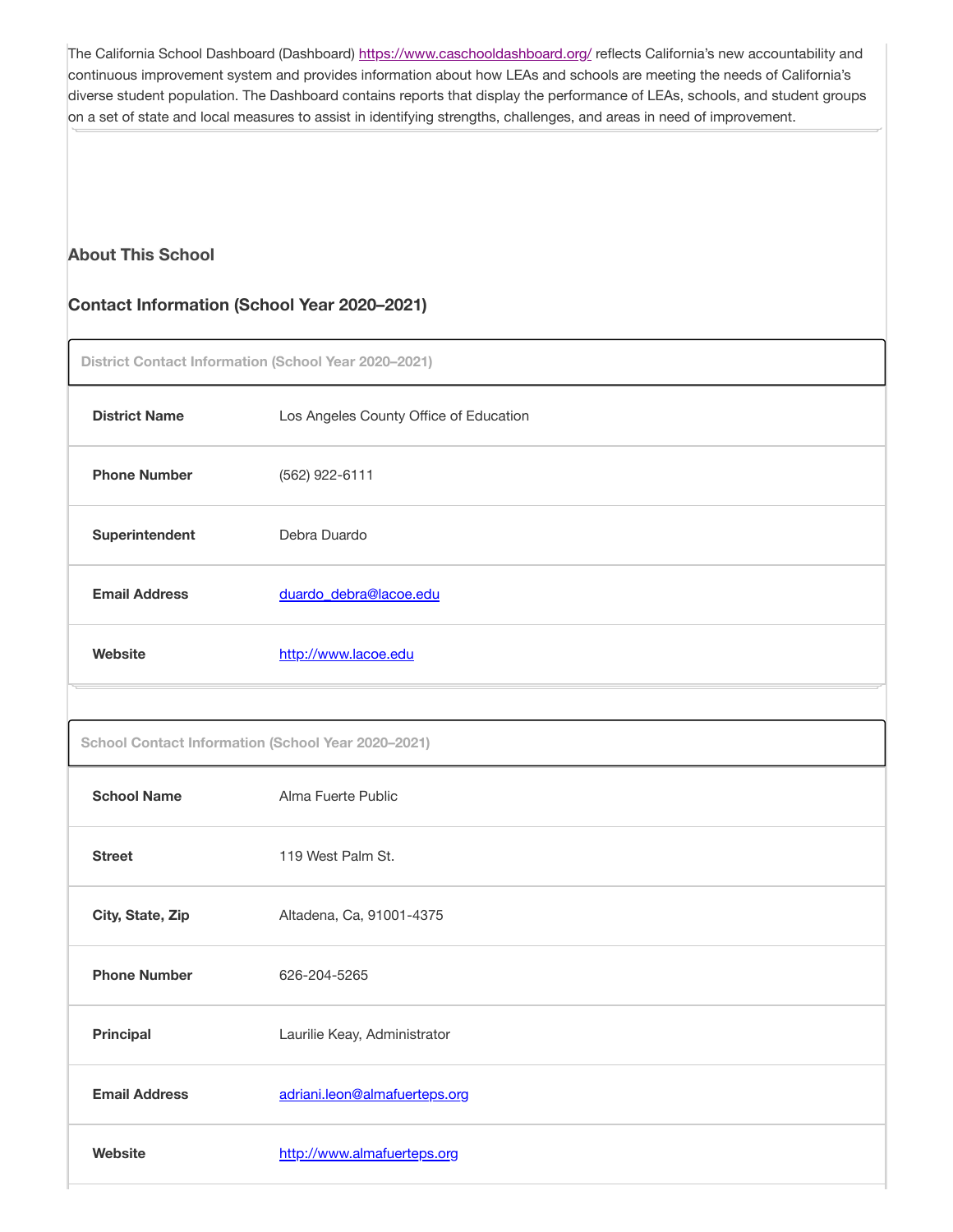Number of Students

32

23

18

11

9

93

Last updated: 2/1/2021

# Last updated: 2/1/2021 School Description and Mission Statement (School Year 2020–2021) Student Enrollment by Grade Level (School Year 2019–2020) Alma Fuerte is a public elementary school in Altadena with a focus on entrepreneurship. Alma Fuerte is a place where each child is treasured and valued for his or her unique gifts. A place where students are encouraged to embrace challenges, develop self-motivation, and take ownership of their future. We believe in a holistic approach to learning, fostering each child's academic success as well as their social/emotional growth. At Alma Fuerte we believe in a growth mindset. Our goal is to bring out the entrepreneur in each child by developing their critical thinking skills, leadership ability, and fostering their unique creativity. We are more than just a school, we are a family. Every member brings something important and special. From our Teachers, Assocaite Teachers and students to our parents and community members. For the duration of Distance Learning, each class has been divided into 3 leveled cohorts. Our students receive daily direct instruction. We also have weekly school-wide assemblies, bedtime stories, and Maker Hour! Grade Level Kindergarten Grade 1 Grade 2 Grade 3 Grade 4 Total Enrollment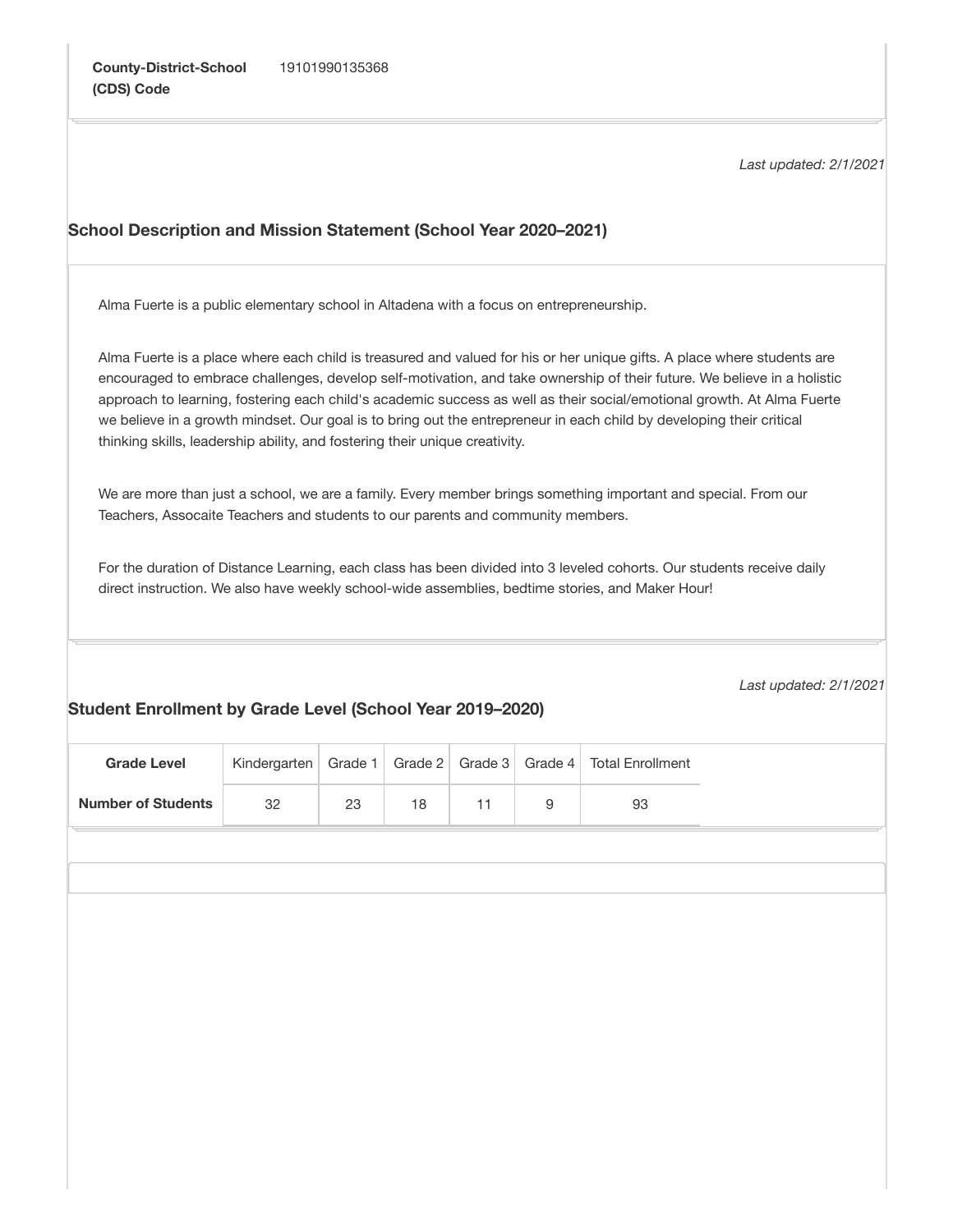

Last updated: 2/1/2021

### Student Enrollment by Student Group (School Year 2019–2020)

| <b>Student Group</b>               | <b>Black or African American</b> |      | American Indian or Alaska Native | Asian                             | Filipino | Hispanic or Lat |              |
|------------------------------------|----------------------------------|------|----------------------------------|-----------------------------------|----------|-----------------|--------------|
| <b>Percent of Total Enrollment</b> | 35.10 %                          | $\%$ |                                  |                                   | $\%$     | $\%$            | 47.80 %      |
|                                    |                                  |      |                                  |                                   |          |                 |              |
| <b>Student Group (Other)</b>       | Socioeconomically Disadvantaged  |      | English Learners                 | <b>Students with Disabilities</b> |          |                 | Foster Youth |
| <b>Percent of Total Enrollment</b> | 69.10 %                          |      | 27.50 %                          |                                   |          | 21.30 %         | 1.00 %       |
|                                    |                                  |      |                                  |                                   |          |                 |              |

# State Priority: Basic

The SARC provides the following information relevant to the State priority: Basic (Priority 1):

- Degree to which teachers are appropriately assigned and fully credentialed in the subject area and for the pupils they are teaching;
- Pupils have access to standards-aligned instructional materials; and
- School facilities are maintained in good repair

### Teacher Credentials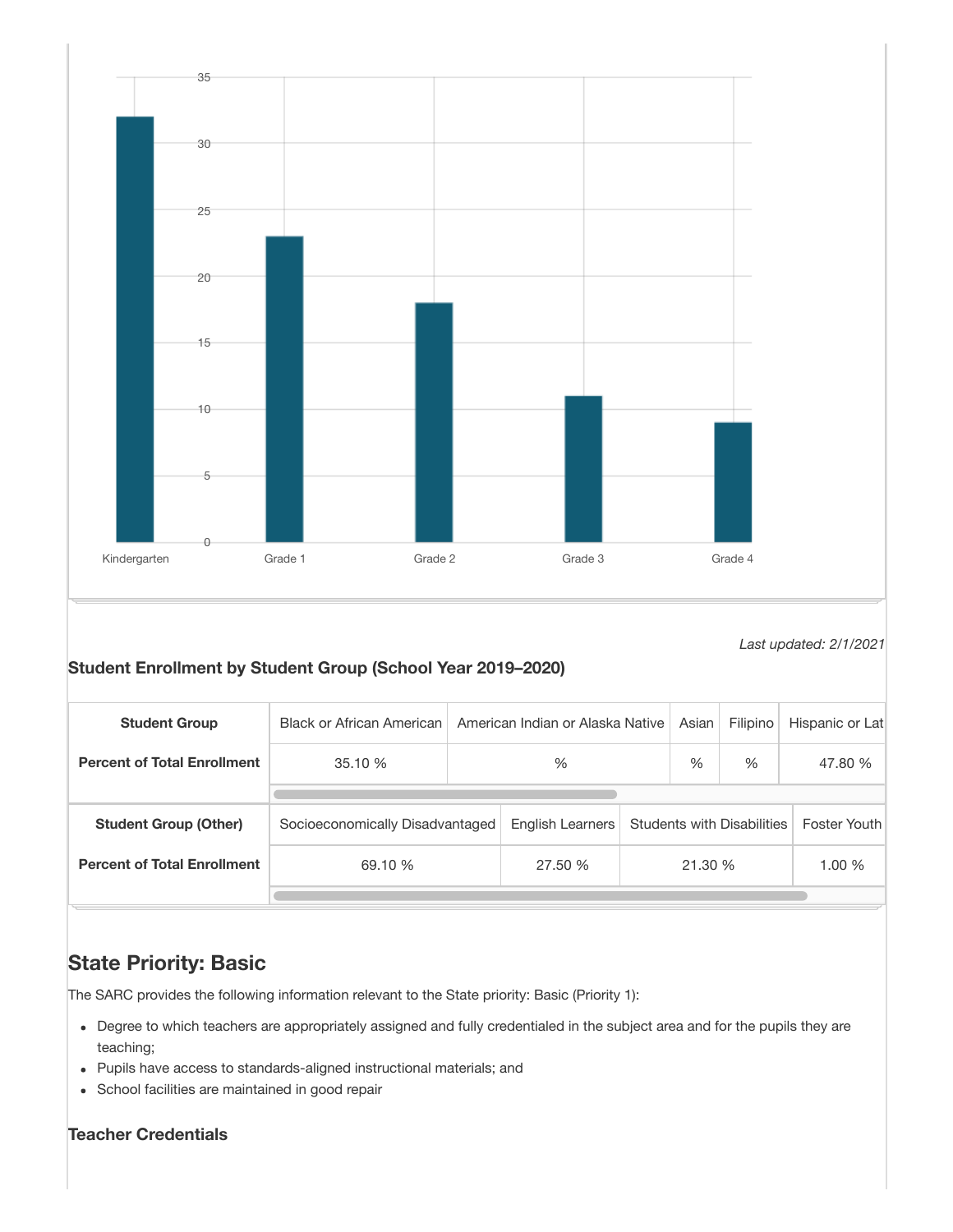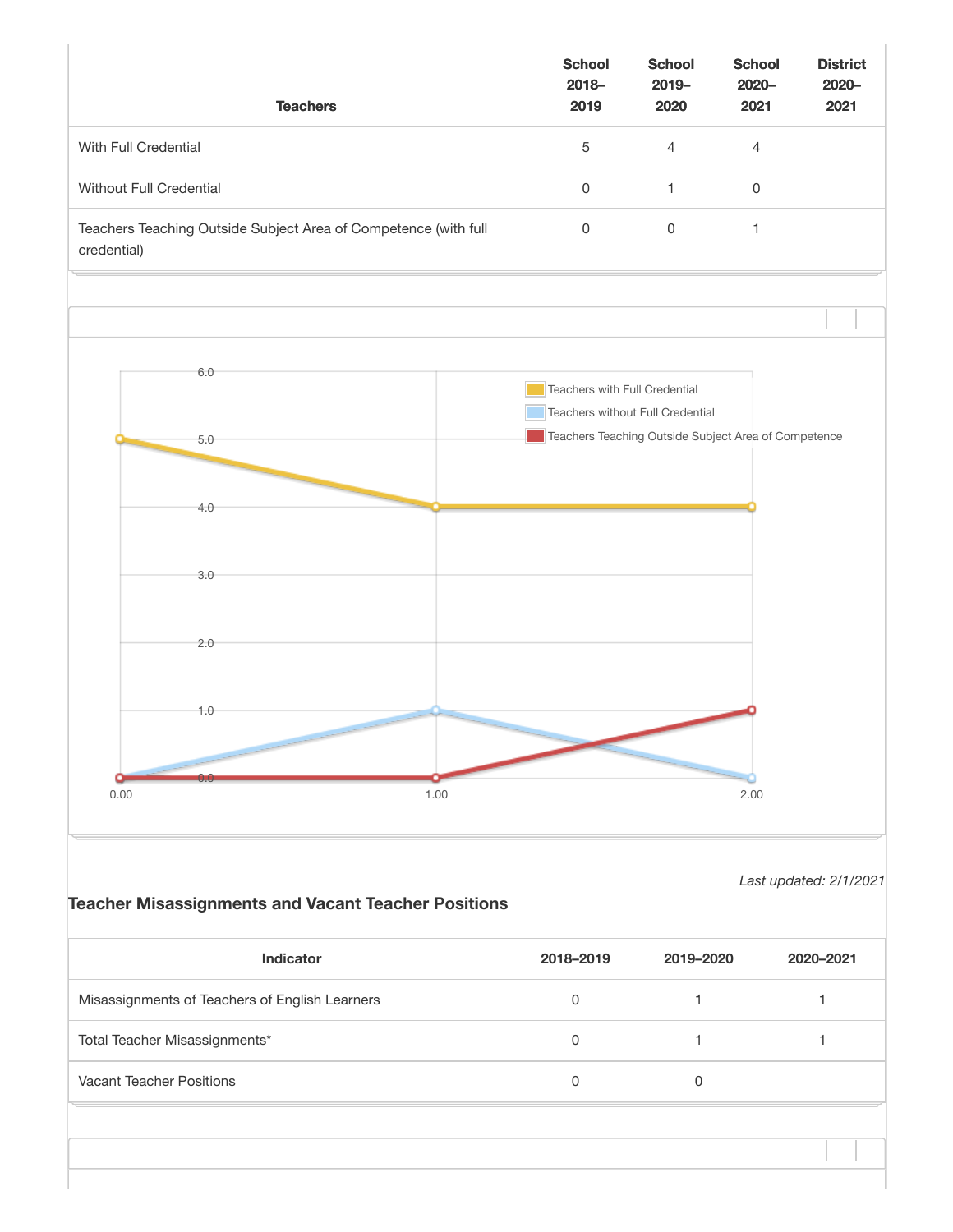

Note: "Misassignments" refers to the number of positions filled by teachers who lack legal authorization to teach that grade level, subject area, student group, etc.

\* Total Teacher Misassignments includes the number of Misassignments of Teachers of English Learners.

Last updated: 2/1/2021

### Quality, Currency, Availability of Textbooks and Other Instructional Materials (School Year 2020–2021)

Year and month in which the data were collected:

| <b>Subject</b>            | Textbooks and Other Instructional Materials/year of<br><b>Adoption</b>                                                  | <b>From Most</b><br>Recent<br><b>Adoption?</b> | <b>Percent Students</b><br><b>Lacking Own</b><br><b>Assigned Copy</b> |
|---------------------------|-------------------------------------------------------------------------------------------------------------------------|------------------------------------------------|-----------------------------------------------------------------------|
| Reading/Language<br>Arts  | Readers' and Writers' Workshop; Lexia; Achieve 3000<br>(Smarty Ants) (adopted 2017) HMH Anywhere adopted<br>August 2020 |                                                | 0.00%                                                                 |
| <b>Mathematics</b>        | Euerka Math (added 2018); Singapore Math; ST Math<br>(adopted 2017)                                                     | Yes                                            | 0.00%                                                                 |
| Science                   | Foss (adopted 2017)                                                                                                     | Yes                                            | 0.00%                                                                 |
| History-Social<br>Science | Harcourt Social Studies (adopted 2017)                                                                                  | Yes                                            | 0.00%                                                                 |
| Foreign Language          |                                                                                                                         |                                                | 0.00%                                                                 |
| Health                    |                                                                                                                         |                                                | 0.00%                                                                 |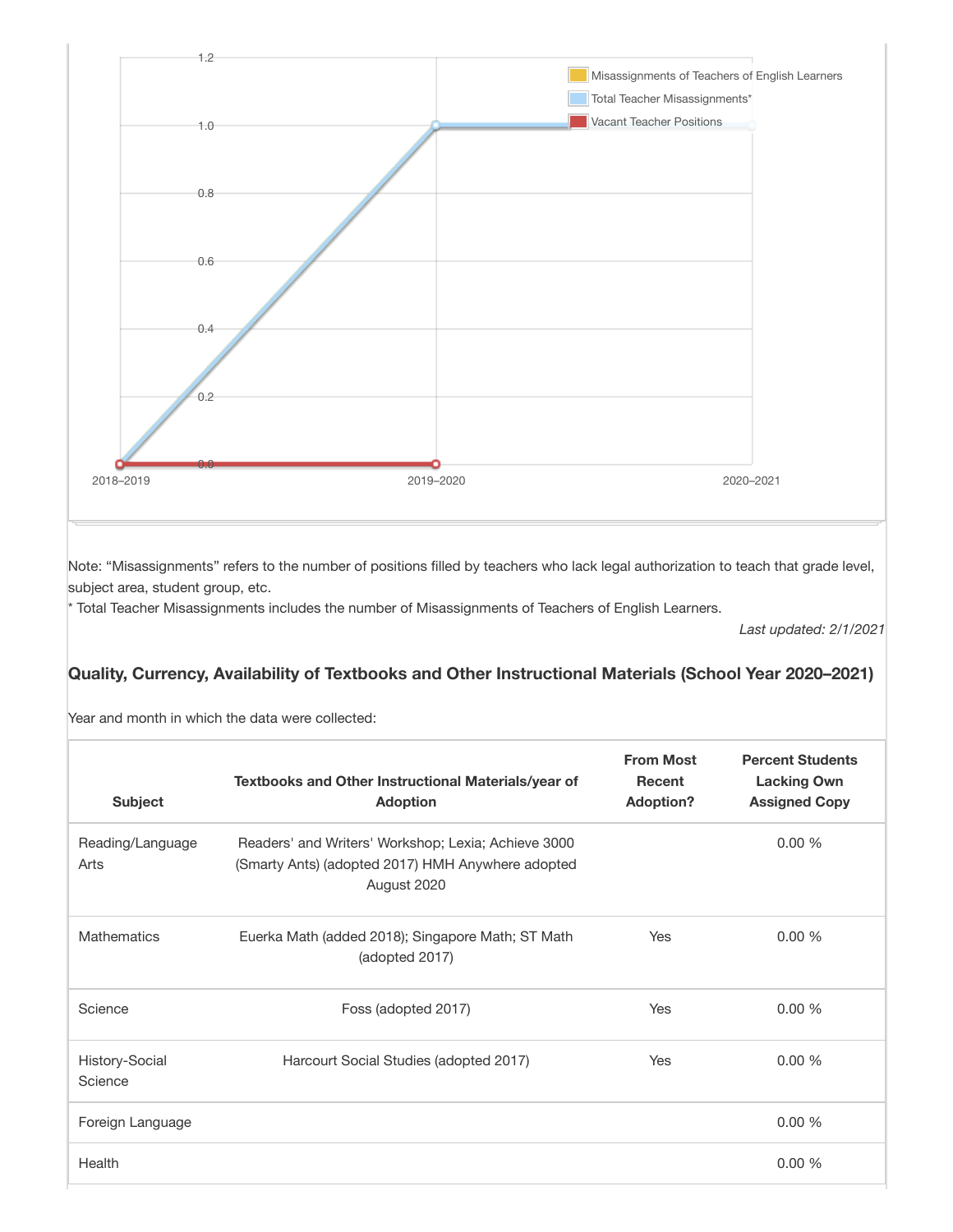| <b>Subject</b>                                                                     | Textbooks and Other Instructional Materials/year of<br><b>Adoption</b>                                                                                                                                                                                                                                                                                                |        | <b>From Most</b><br><b>Recent</b><br><b>Adoption?</b> | <b>Percent Students</b><br><b>Lacking Own</b><br><b>Assigned Copy</b> |
|------------------------------------------------------------------------------------|-----------------------------------------------------------------------------------------------------------------------------------------------------------------------------------------------------------------------------------------------------------------------------------------------------------------------------------------------------------------------|--------|-------------------------------------------------------|-----------------------------------------------------------------------|
| Visual and<br>Performing Arts                                                      |                                                                                                                                                                                                                                                                                                                                                                       |        |                                                       | 0.0%                                                                  |
| Science Lab<br>Eqpmt (Grades 9-<br>12)                                             | N/A                                                                                                                                                                                                                                                                                                                                                                   |        | N/A                                                   | 0.0%                                                                  |
|                                                                                    | Note: Cells with N/A values do not require data.<br><b>School Facility Conditions and Planned Improvements</b>                                                                                                                                                                                                                                                        |        |                                                       | Last updated: 2/1/2021                                                |
|                                                                                    | Alma Fuerte occupies a district-owned facility which was renovated in the early 2000's. The Alma Fuerte campus offers<br>adequate space for general classroom instruction as well as specialized instruction (e.g., Resource room) and after-<br>school programming. There is ample space at the facility for outdoor play, outdoor instruction, P.E., and gardening. |        |                                                       |                                                                       |
| <b>School Facility Good Repair Status</b>                                          |                                                                                                                                                                                                                                                                                                                                                                       |        |                                                       | Last updated: 2/1/2021                                                |
| $\bullet$<br>The rate for each system inspected<br>The overall rating<br>$\bullet$ | Using the most recently collected Facility Inspection Tool (FIT) data (or equivalent), provide the following:<br>• Determination of repair status for systems listed<br>Description of any needed maintenance to ensure good repair<br>The year and month in which the data were collected                                                                            |        |                                                       |                                                                       |
|                                                                                    | Year and month of the most recent FIT report: August 2019                                                                                                                                                                                                                                                                                                             |        |                                                       |                                                                       |
|                                                                                    | <b>System Inspected</b>                                                                                                                                                                                                                                                                                                                                               | Rating |                                                       | <b>Repair Needed and Action Taken or</b><br><b>Planned</b>            |
|                                                                                    | Systems: Gas Leaks, Mechanical/HVAC, Sewer                                                                                                                                                                                                                                                                                                                            | Good   |                                                       |                                                                       |
| <b>Interior: Interior Surfaces</b>                                                 |                                                                                                                                                                                                                                                                                                                                                                       | Good   |                                                       |                                                                       |
|                                                                                    | Cleanliness: Overall Cleanliness, Pest/Vermin Infestation                                                                                                                                                                                                                                                                                                             | Good   |                                                       |                                                                       |
| <b>Electrical: Electrical</b>                                                      |                                                                                                                                                                                                                                                                                                                                                                       | Good   |                                                       |                                                                       |
|                                                                                    | Restrooms/Fountains: Restrooms, Sinks/Fountains                                                                                                                                                                                                                                                                                                                       | Good   |                                                       |                                                                       |
| Safety: Fire Safety, Hazardous Materials                                           |                                                                                                                                                                                                                                                                                                                                                                       | Good   |                                                       |                                                                       |
|                                                                                    |                                                                                                                                                                                                                                                                                                                                                                       |        |                                                       |                                                                       |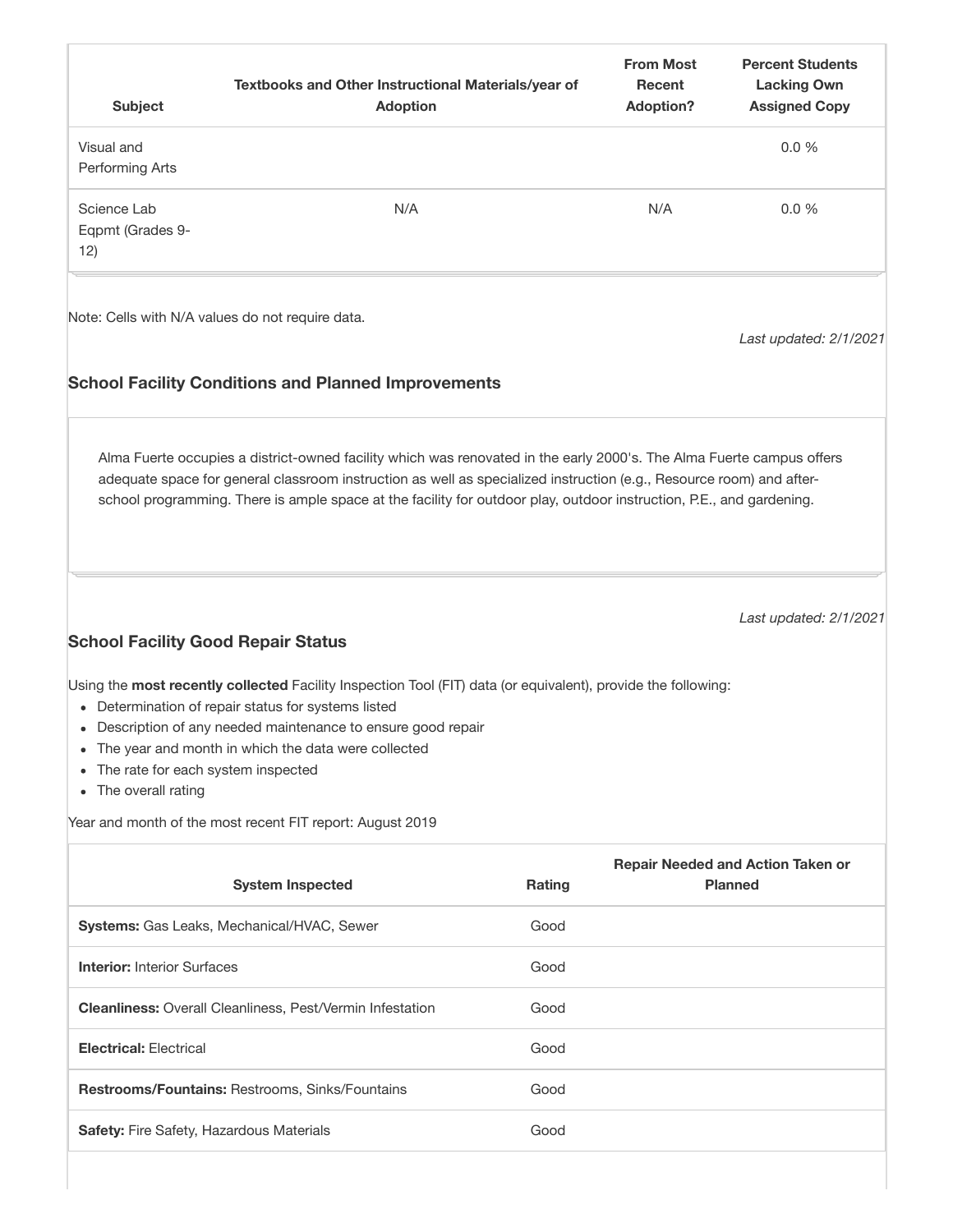| <b>System Inspected</b>                                                   | Rating | <b>Repair Needed and Action Taken or</b><br><b>Planned</b> |
|---------------------------------------------------------------------------|--------|------------------------------------------------------------|
| <b>Structural: Structural Damage, Roofs</b>                               | Good   |                                                            |
| <b>External: Playground/School Grounds,</b><br>Windows/Doors/Gates/Fences | Good   |                                                            |
| <b>Overall Facility Rate</b>                                              |        |                                                            |

Year and month of the most recent FIT report: August 2019

**Overall Rating Good** Good Communication Communication Communication Communication Communication Communication Communication Communication Communication Communication Communication Communication Communication Communication

Last updated: 2/1/2021

# State Priority: Pupil Achievement

The SARC provides the following information relevant to the State priority: Pupil Achievement (Priority 4):

- Statewide assessments (i.e., California Assessment of Student Performance and Progress [CAASPP] System, which includes the Smarter Balanced Summative Assessments for students in the general education population and the California Alternate Assessments [CAAs] for English language arts/literacy [ELA] and mathematics given in grades three through eight and grade eleven. Only eligible students may participate in the administration of the CAAs. CAAs items are aligned with alternate achievement standards, which are linked with the Common Core State Standards [CCSS] for students with the most significant cognitive disabilities); and
- The percentage of students who have successfully completed courses that satisfy the requirements for entrance to the University of California and the California State University, or career technical education sequences or programs of study.

#### CAASPP Test Results in ELA and Mathematics for All Students Grades Three through Eight and Grade Eleven Percentage of Students Meeting or Exceeding the State Standard

Alma Fuerte did not enroll 3-8th graders last year and therefore no CAASPP testing occurred.

| <b>Subject</b>                                             | <b>School</b><br>$2018 -$<br>2019 | <b>School</b><br>$2019 -$<br>2020 | <b>District</b><br>$2018 -$<br>2019 | <b>District</b><br>$2019 -$<br>2020 | <b>State</b><br>$2018 -$<br>2019 | <b>State</b><br>$2019 -$<br>2020 |
|------------------------------------------------------------|-----------------------------------|-----------------------------------|-------------------------------------|-------------------------------------|----------------------------------|----------------------------------|
| English Language Arts / Literacy (grades 3-8<br>and $11$ ) | $0.0\%$                           | N/A                               | 42.0%                               | N/A                                 | 50%                              | N/A                              |
| Mathematics (grades 3-8 and 11)                            | 0%                                | N/A                               | 30.0%                               | N/A                                 | 39%                              | N/A                              |

Note: Cells with N/A values do not require data.

Note: The 2019–2020 data are not available. Due to the COVID-19 pandemic, Executive Order N-30-20 was issued which waived the requirement for statewide testing for the 2019–2020 school year.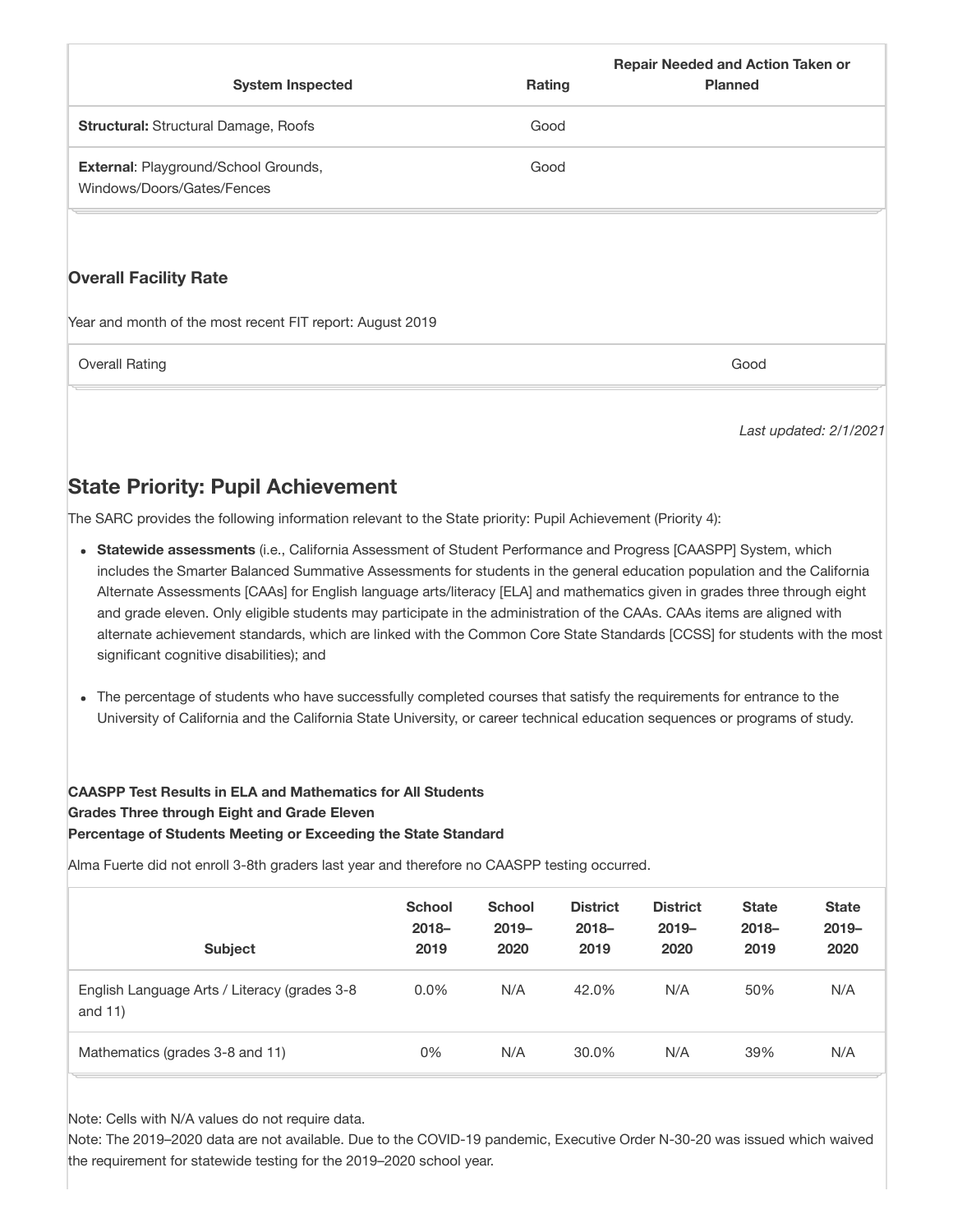Note: Percentages are not calculated when the number of students tested is ten or less, either because the number of students in this category is too small for statistical accuracy or to protect student privacy.

Note: ELA and mathematics test results include the Smarter Balanced Summative Assessment and the CAA. The "Percent Met or Exceeded" is calculated by taking the total number of students who met or exceeded the standard on the Smarter Balanced Summative Assessment plus the total number of students who met the standard (i.e., achieved Level 3-Alternate) on the CAAs divided by the total number of students who participated in both assessments.

Last updated: 2/1/2021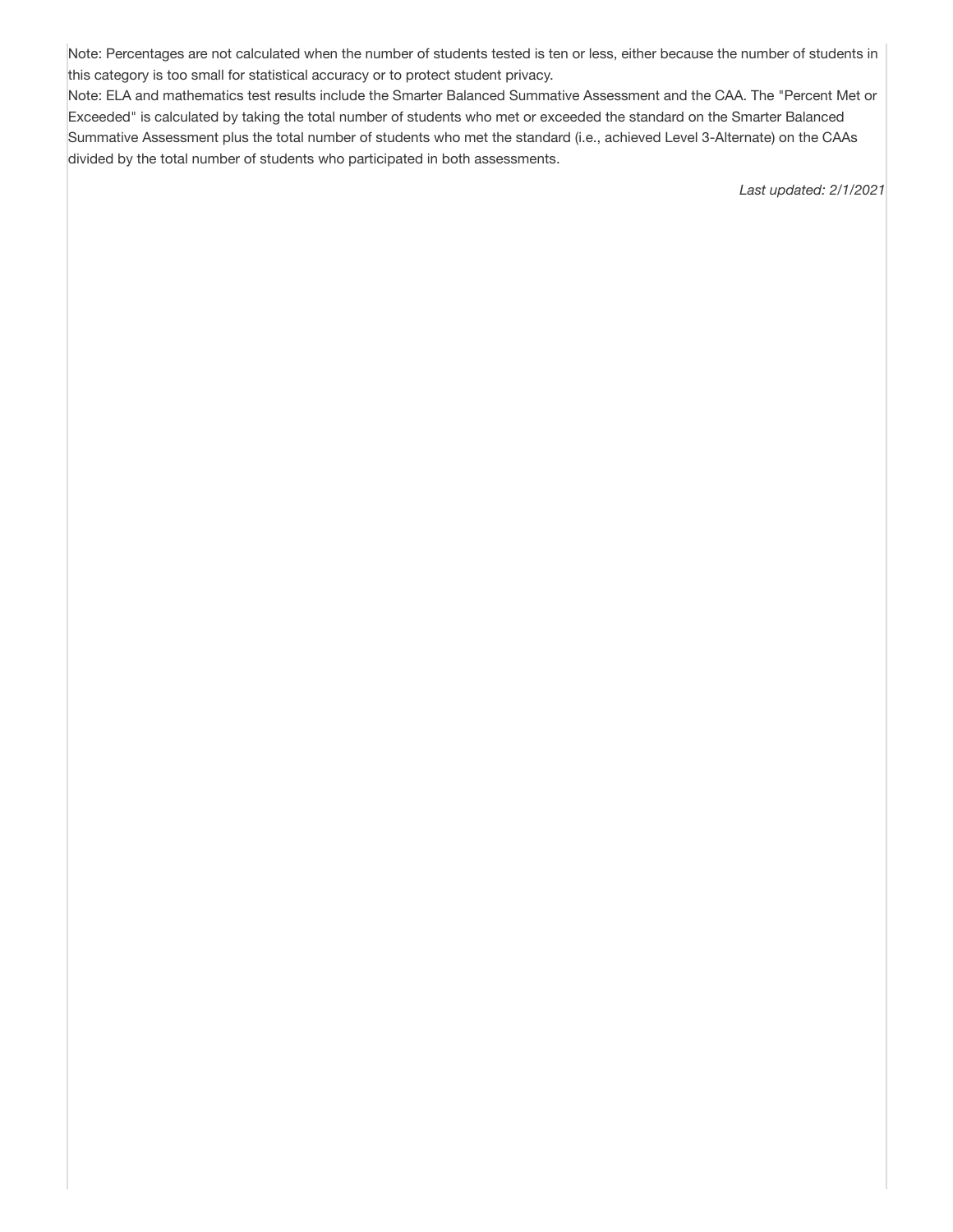#### CAASPP Test Results in ELA by Student Group

Grades Three through Eight and Grade Eleven (School Year 2019–2020)

| <b>Student Group</b>                                           | <b>Total</b><br><b>Enrollment</b> | <b>Number</b><br><b>Tested</b> | <b>Percent</b><br><b>Tested</b> | <b>Percent Not</b><br><b>Tested</b> | <b>Percent Met or</b><br><b>Exceeded</b> |
|----------------------------------------------------------------|-----------------------------------|--------------------------------|---------------------------------|-------------------------------------|------------------------------------------|
| All Students                                                   | N/A                               | N/A                            | N/A                             | N/A                                 | N/A                                      |
| Male                                                           | N/A                               | N/A                            | N/A                             | N/A                                 | N/A                                      |
| Female                                                         | N/A                               | N/A                            | N/A                             | N/A                                 | N/A                                      |
| <b>Black or African American</b>                               | N/A                               | N/A                            | N/A                             | N/A                                 | N/A                                      |
| American Indian or Alaska Native                               | N/A                               | N/A                            | N/A                             | N/A                                 | N/A                                      |
| Asian                                                          | N/A                               | N/A                            | N/A                             | N/A                                 | N/A                                      |
| Filipino                                                       | N/A                               | N/A                            | N/A                             | N/A                                 | N/A                                      |
| Hispanic or Latino                                             | N/A                               | N/A                            | N/A                             | N/A                                 | N/A                                      |
| Native Hawaiian or Pacific Islander                            | N/A                               | N/A                            | N/A                             | N/A                                 | N/A                                      |
| White                                                          | N/A                               | N/A                            | N/A                             | N/A                                 | N/A                                      |
| Two or More Races                                              | N/A                               | N/A                            | N/A                             | N/A                                 | N/A                                      |
| Socioeconomically Disadvantaged                                | N/A                               | N/A                            | N/A                             | N/A                                 | N/A                                      |
| <b>English Learners</b>                                        | N/A                               | N/A                            | N/A                             | N/A                                 | N/A                                      |
| <b>Students with Disabilities</b>                              | N/A                               | N/A                            | N/A                             | N/A                                 | N/A                                      |
| <b>Students Receiving Migrant</b><br><b>Education Services</b> | N/A                               | N/A                            | N/A                             | N/A                                 | N/A                                      |
| Foster Youth                                                   | N/A                               | N/A                            | N/A                             | N/A                                 | N/A                                      |
| <b>Homeless</b>                                                | N/A                               | N/A                            | N/A                             | N/A                                 | N/A                                      |

Note: Cells with N/A values do not require data.

Note: The 2019–2020 data are not available. Due to the COVID-19 pandemic, Executive Order N-30-20 was issued which waived the requirement for statewide testing for the 2019–2020 school year.

Last updated: 2/1/2021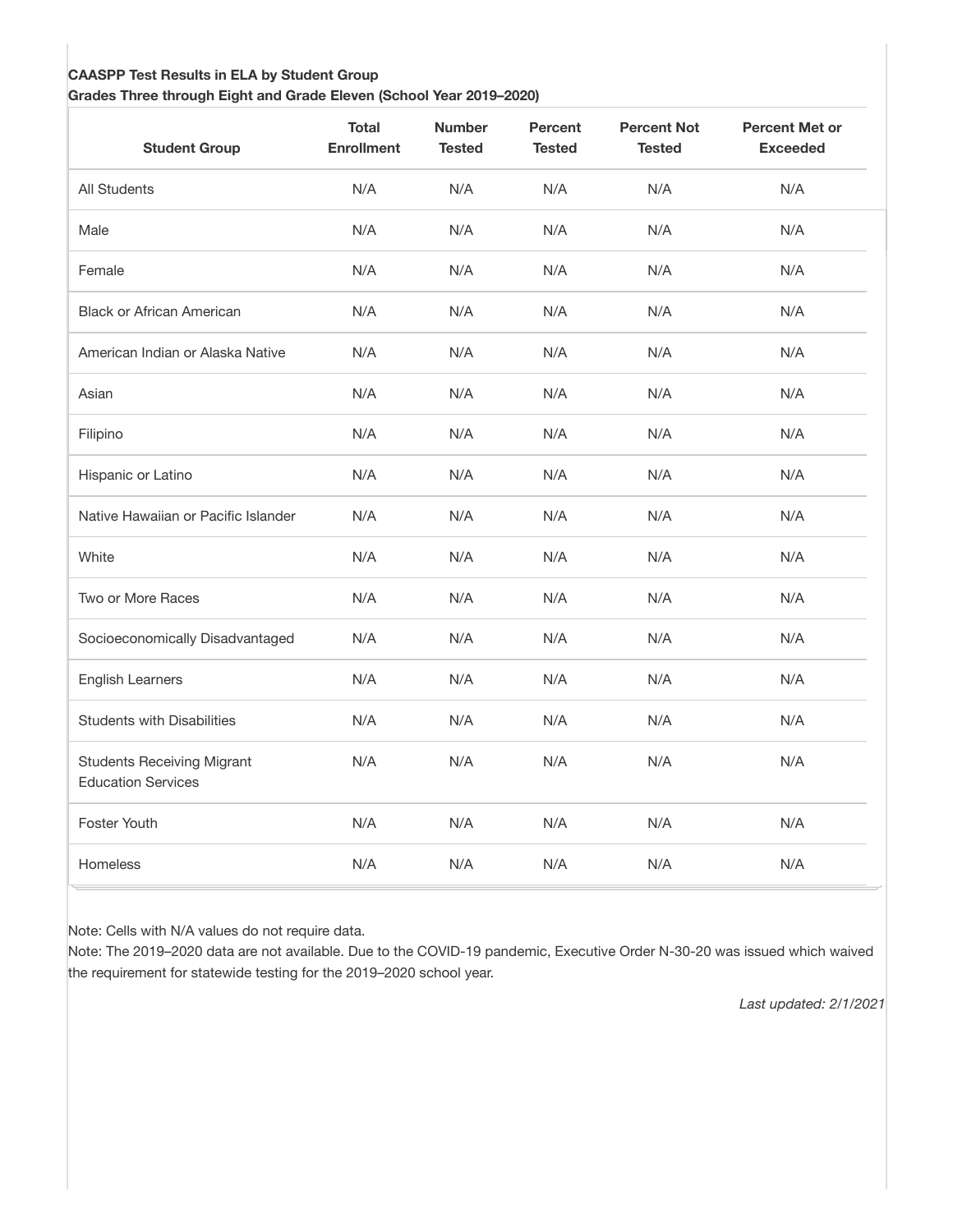#### CAASPP Test Results in Mathematics by Student Group

Grades Three through Eight and Grade Eleven (School Year 2019–2020)

| <b>Student Group</b>                                           | <b>Total</b><br><b>Enrollment</b> | <b>Number</b><br><b>Tested</b> | <b>Percent</b><br><b>Tested</b> | <b>Percent Not</b><br><b>Tested</b> | <b>Percent Met or</b><br><b>Exceeded</b> |
|----------------------------------------------------------------|-----------------------------------|--------------------------------|---------------------------------|-------------------------------------|------------------------------------------|
| All Students                                                   | N/A                               | N/A                            | N/A                             | N/A                                 | N/A                                      |
| Male                                                           | N/A                               | N/A                            | N/A                             | N/A                                 | N/A                                      |
| Female                                                         | N/A                               | N/A                            | N/A                             | N/A                                 | N/A                                      |
| <b>Black or African American</b>                               | N/A                               | N/A                            | N/A                             | N/A                                 | N/A                                      |
| American Indian or Alaska Native                               | N/A                               | N/A                            | N/A                             | N/A                                 | N/A                                      |
| Asian                                                          | N/A                               | N/A                            | N/A                             | N/A                                 | N/A                                      |
| Filipino                                                       | N/A                               | N/A                            | N/A                             | N/A                                 | N/A                                      |
| Hispanic or Latino                                             | N/A                               | N/A                            | N/A                             | N/A                                 | N/A                                      |
| Native Hawaiian or Pacific Islander                            | N/A                               | N/A                            | N/A                             | N/A                                 | N/A                                      |
| White                                                          | N/A                               | N/A                            | N/A                             | N/A                                 | N/A                                      |
| Two or More Races                                              | N/A                               | N/A                            | N/A                             | N/A                                 | N/A                                      |
| Socioeconomically Disadvantaged                                | N/A                               | N/A                            | N/A                             | N/A                                 | N/A                                      |
| <b>English Learners</b>                                        | N/A                               | N/A                            | N/A                             | N/A                                 | N/A                                      |
| <b>Students with Disabilities</b>                              | N/A                               | N/A                            | N/A                             | N/A                                 | N/A                                      |
| <b>Students Receiving Migrant</b><br><b>Education Services</b> | N/A                               | N/A                            | N/A                             | N/A                                 | N/A                                      |
| Foster Youth                                                   | N/A                               | N/A                            | N/A                             | N/A                                 | N/A                                      |
| <b>Homeless</b>                                                | N/A                               | N/A                            | N/A                             | N/A                                 | N/A                                      |

Note: Cells with N/A values do not require data.

Note: The 2019–2020 data are not available. Due to the COVID-19 pandemic, Executive Order N-30-20 was issued which waives the requirement for statewide testing for the 2019–2020 school year.

Last updated: 2/1/2021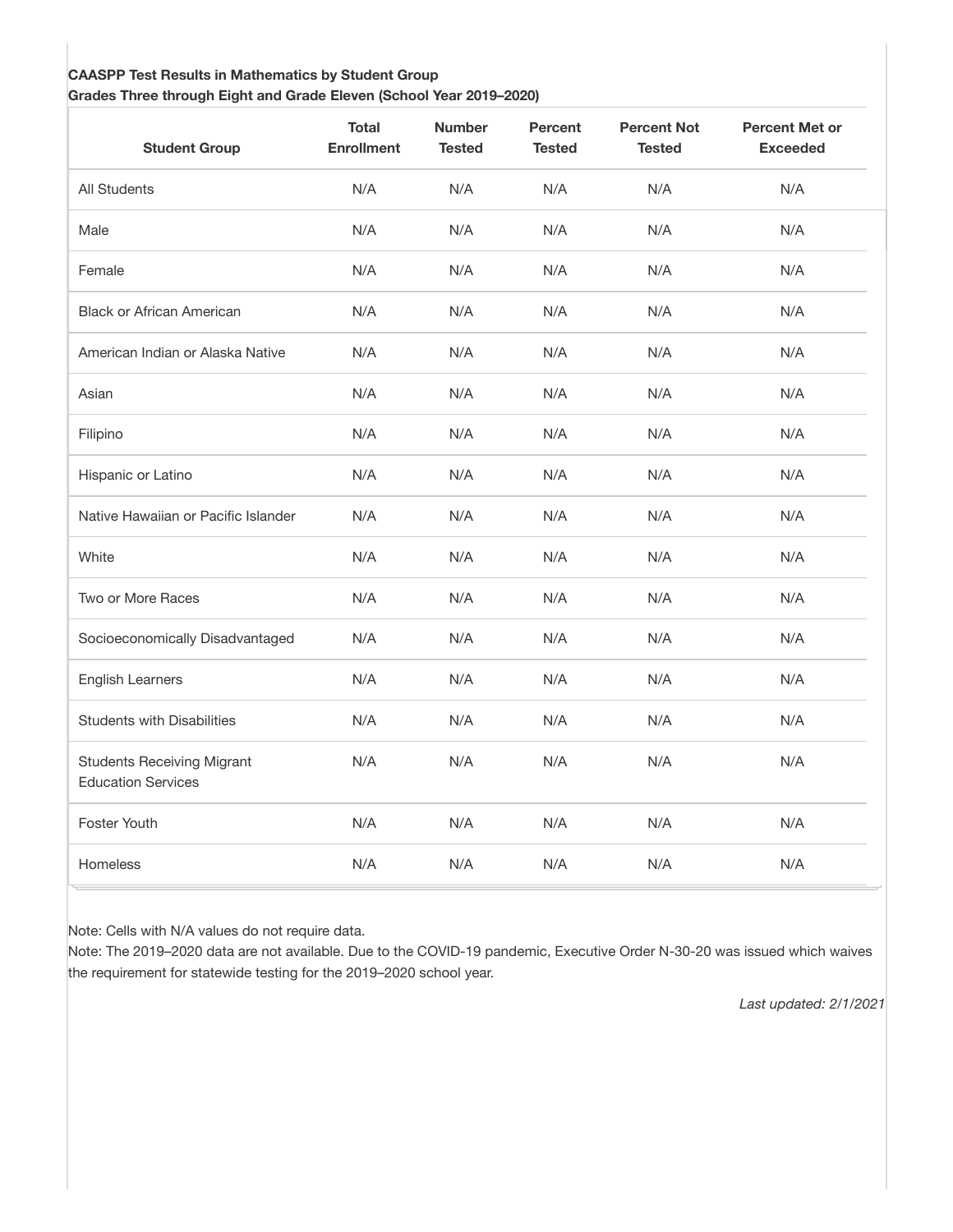## CAASPP Test Results in Science for All Students

#### Grades Five, Eight and High School

| ו טוסטוונטאַט טו טנממטוונט וווטטעווואַן טו באטטטמוואַ עוט טנמנט טנמומטומ |                            |                            |                              |                              |                           |                           |
|--------------------------------------------------------------------------|----------------------------|----------------------------|------------------------------|------------------------------|---------------------------|---------------------------|
| <b>Subject</b>                                                           | <b>School</b><br>2018-2019 | <b>School</b><br>2019-2020 | <b>District</b><br>2018-2019 | <b>District</b><br>2019-2020 | <b>State</b><br>2018-2019 | <b>State</b><br>2019-2020 |
| Science (grades 5, 8, and high school)                                   | N/A                        | N/A                        |                              | N/A                          |                           | N/A                       |

Percentage of Students Meeting or Exceeding the State Standard

Note: Cells with N/A values do not require data.

Note: The 2019–2020 data are not available. Due to the COVID-19 pandemic, Executive Order N-30-20 was issued which waived the requirement for statewide testing for the 2019–2020 school year.

Note: The new California Science Test (CAST) was first administered operationally in the 2018–2019 school year.

Last updated: 2/1/2021

#### CAASPP Tests Results in Science by Student Group Grades Five, Eight and High School (School Year 2019–2020)

| <b>Student Group</b>                                           | <b>Total</b><br><b>Enrollment</b> | <b>Number</b><br><b>Tested</b> | <b>Percent</b><br><b>Tested</b> | <b>Percent Not</b><br><b>Tested</b> | <b>Percent Met or</b><br><b>Exceeded</b> |
|----------------------------------------------------------------|-----------------------------------|--------------------------------|---------------------------------|-------------------------------------|------------------------------------------|
| <b>All Students</b>                                            | N/A                               | N/A                            | N/A                             | N/A                                 | N/A                                      |
| Male                                                           | N/A                               | N/A                            | N/A                             | N/A                                 | N/A                                      |
| Female                                                         | N/A                               | N/A                            | N/A                             | N/A                                 | N/A                                      |
| <b>Black or African American</b>                               | N/A                               | N/A                            | N/A                             | N/A                                 | N/A                                      |
| American Indian or Alaska Native                               | N/A                               | N/A                            | N/A                             | N/A                                 | N/A                                      |
| Asian                                                          | N/A                               | N/A                            | N/A                             | N/A                                 | N/A                                      |
| Filipino                                                       | N/A                               | N/A                            | N/A                             | N/A                                 | N/A                                      |
| Hispanic or Latino                                             | N/A                               | N/A                            | N/A                             | N/A                                 | N/A                                      |
| Native Hawaiian or Pacific Islander                            | N/A                               | N/A                            | N/A                             | N/A                                 | N/A                                      |
| White                                                          | N/A                               | N/A                            | N/A                             | N/A                                 | N/A                                      |
| Two or More Races                                              | N/A                               | N/A                            | N/A                             | N/A                                 | N/A                                      |
| Socioeconomically Disadvantaged                                | N/A                               | N/A                            | N/A                             | N/A                                 | N/A                                      |
| <b>English Learners</b>                                        | N/A                               | N/A                            | N/A                             | N/A                                 | N/A                                      |
| <b>Students with Disabilities</b>                              | N/A                               | N/A                            | N/A                             | N/A                                 | N/A                                      |
| <b>Students Receiving Migrant</b><br><b>Education Services</b> | N/A                               | N/A                            | N/A                             | N/A                                 | N/A                                      |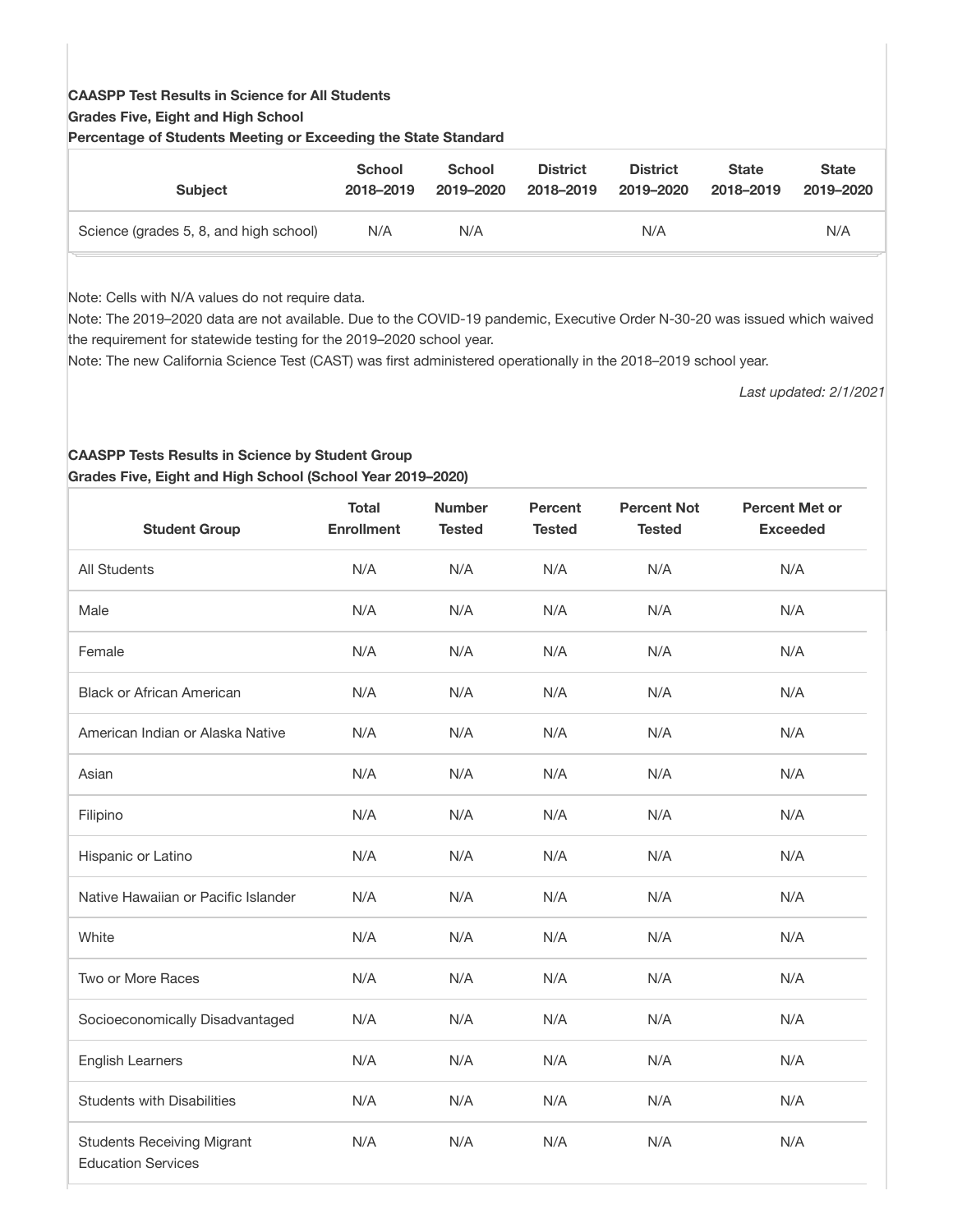| <b>Student Group</b>                                                                                                                                                                                                                                                                                                                                                                                                                                                                                           | Total<br><b>Enrollment</b> | <b>Number</b><br><b>Tested</b> | <b>Percent</b><br><b>Tested</b>                                               | <b>Percent Not</b><br><b>Tested</b> | <b>Percent Met or</b><br><b>Exceeded</b>                                     |  |  |  |  |
|----------------------------------------------------------------------------------------------------------------------------------------------------------------------------------------------------------------------------------------------------------------------------------------------------------------------------------------------------------------------------------------------------------------------------------------------------------------------------------------------------------------|----------------------------|--------------------------------|-------------------------------------------------------------------------------|-------------------------------------|------------------------------------------------------------------------------|--|--|--|--|
| Foster Youth                                                                                                                                                                                                                                                                                                                                                                                                                                                                                                   | N/A                        | N/A                            | N/A                                                                           | N/A                                 | N/A                                                                          |  |  |  |  |
| <b>Homeless</b>                                                                                                                                                                                                                                                                                                                                                                                                                                                                                                | N/A                        | N/A                            | N/A                                                                           | N/A                                 | N/A                                                                          |  |  |  |  |
| Note: Cells with N/A values do not require data.<br>Note: The 2019-2020 data are not available. Due to the COVID-19 pandemic, Executive Order N-30-20 was issued which waived<br>the requirement for statewide testing for the 2019–2020 school year.<br>Last updated: 2/1/2021<br><b>State Priority: Other Pupil Outcomes</b><br>The SARC provides the following information relevant to the State priority: Other Pupil Outcomes (Priority 8):<br>• Pupil outcomes in the subject area of physical education |                            |                                |                                                                               |                                     |                                                                              |  |  |  |  |
| California Physical Fitness Test Results (School Year 2019–2020)                                                                                                                                                                                                                                                                                                                                                                                                                                               |                            |                                |                                                                               |                                     |                                                                              |  |  |  |  |
| Grade<br><b>Percentage of Students Meeting</b><br><b>Four of Six Fitness Standards</b><br>Level                                                                                                                                                                                                                                                                                                                                                                                                                |                            |                                | <b>Percentage of Students Meeting</b><br><b>Five of Six Fitness Standards</b> |                                     | <b>Percentage of Students Meeting</b><br><b>Six of Six Fitness Standards</b> |  |  |  |  |

Note: Cells with N/A values do not require data.

Note: The 2019–2020 data are not available. Due to the COVID-19 pandemic, Executive Order N-56-20 was issued which waived the requirement to administer the physical fitness performance test for the 2019–2020 school year.

5 N/A N/A N/A

Last updated: 2/1/2021

# State Priority: Parental Involvement

The SARC provides the following information relevant to the State priority: Parental Involvement (Priority 3):

Efforts the school district makes to seek parent input in making decisions for the school district and each school site

## Opportunities for Parental Involvement (School Year 2020–2021)

Parent input and involment have always been integral to Alma Fuerte's culture and decisin making process.

During a normal school year we have a "Coffee Collective," a parent-led group which meets twice a month to plan fun school-wide events and fundraisers. This year the Coffee Collective has been replaced by "Tea with Keay," a biweekly check in between our parents and administrative staff. During these meetings Alma Fuerte shares updates heath/schoolrelated policies and how Alma Fuerte plans to adapt to these changes. Tea with Keay provides the opportunity to get answers to their most pressing questions as well as give feedback on how Distance Learning is going and what can be done to make sure our students stay engaged and on track with their educational outcomes. We have surveyed our parents quarterly since the beginning of the pandemic and will continue to do so as needed.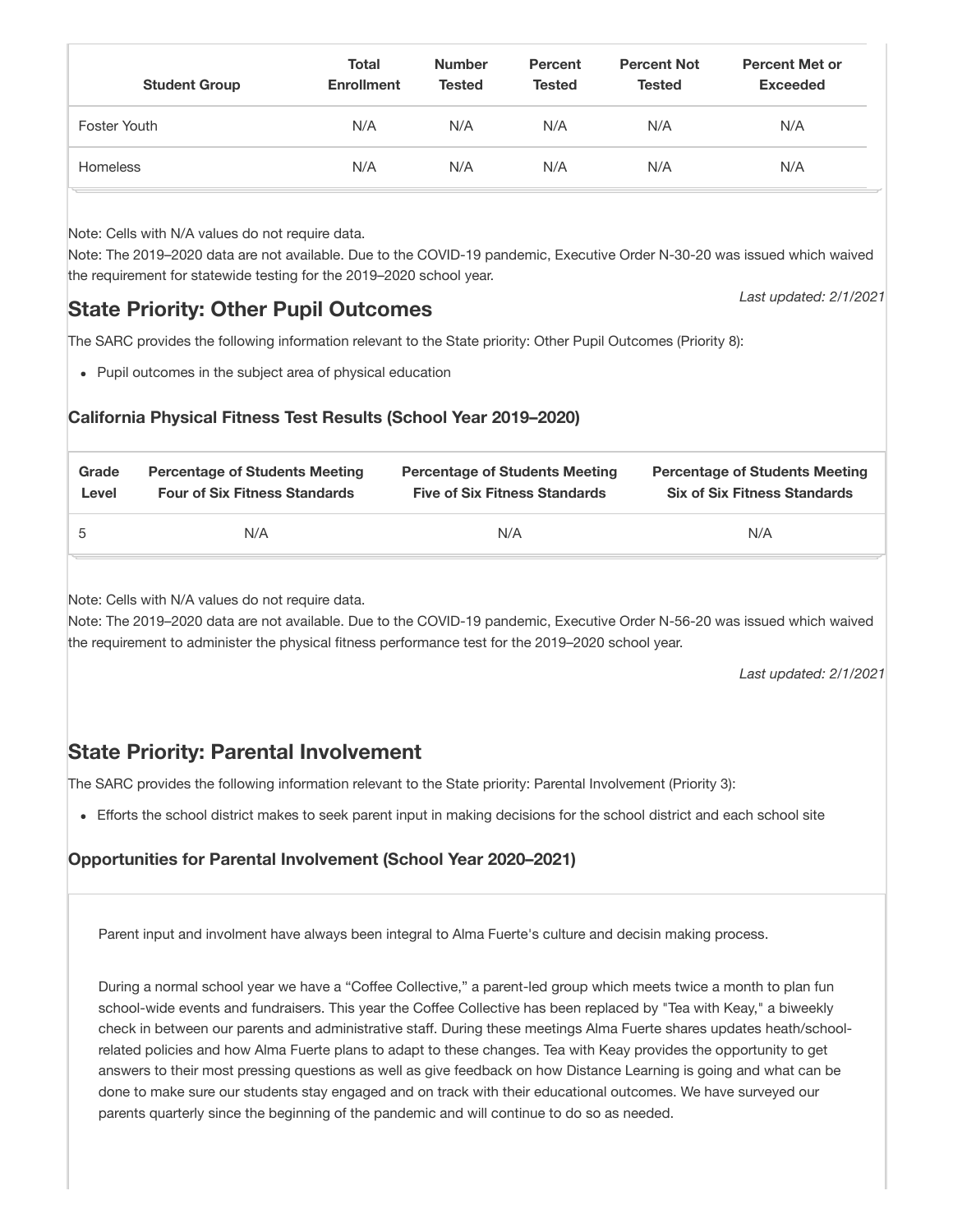We have also leveraged our counselor and spanish-speanikg staff to provide support to our EL/ at risk families for guidance, technology support and social-emotional check-ins.

Parents receive regular communications via school e-mail blasts, text-blasts, classroom newsletters, the school's facebook page/ instagram, as well as individual outreach efforts.

Our community has reponded very well to "drive-thru" events where families come by the school to pick up supplies ( homework, supplies, small gifts) and get a chance to see and wave at their teachers from the safety of their cars. We look forward to creating more socially distant and safe opportunities as allowed by local health orders.

Last updated: 2/1/2021

Last updated: 2/1/2021

## State Priority: Pupil Engagement

The SARC provides the following information relevant to the State priority: Pupil Engagement (Priority 5):

- High school dropout rates; and
- High school graduation rates

# State Priority: School Climate

The SARC provides the following information relevant to the State priority: School Climate (Priority 6):

- Pupil suspension rates;
- Pupil expulsion rates; and
- Other local measures on the sense of safety

#### School Safety Plan (School Year 2020–2021)

Alma Fuerte's Comprehensive School Safety Plan was approved by our Board in July 2019, and is discussed with faculty before the school year began. The Plan details procedures for child abuse reporting and disaster preparedness and response, and discusses schedules for emergency drills, dress code,bullying prevention, disciplinary procedures, and other matters of schoolwide safety. This plan has been updated to include COVID safety protocols.

The information in this section is required to be in the SARC but is not included in the state priorities for LCFF.

Average Class Size and Class Size Distribution (Elementary) School Year (2017–2018)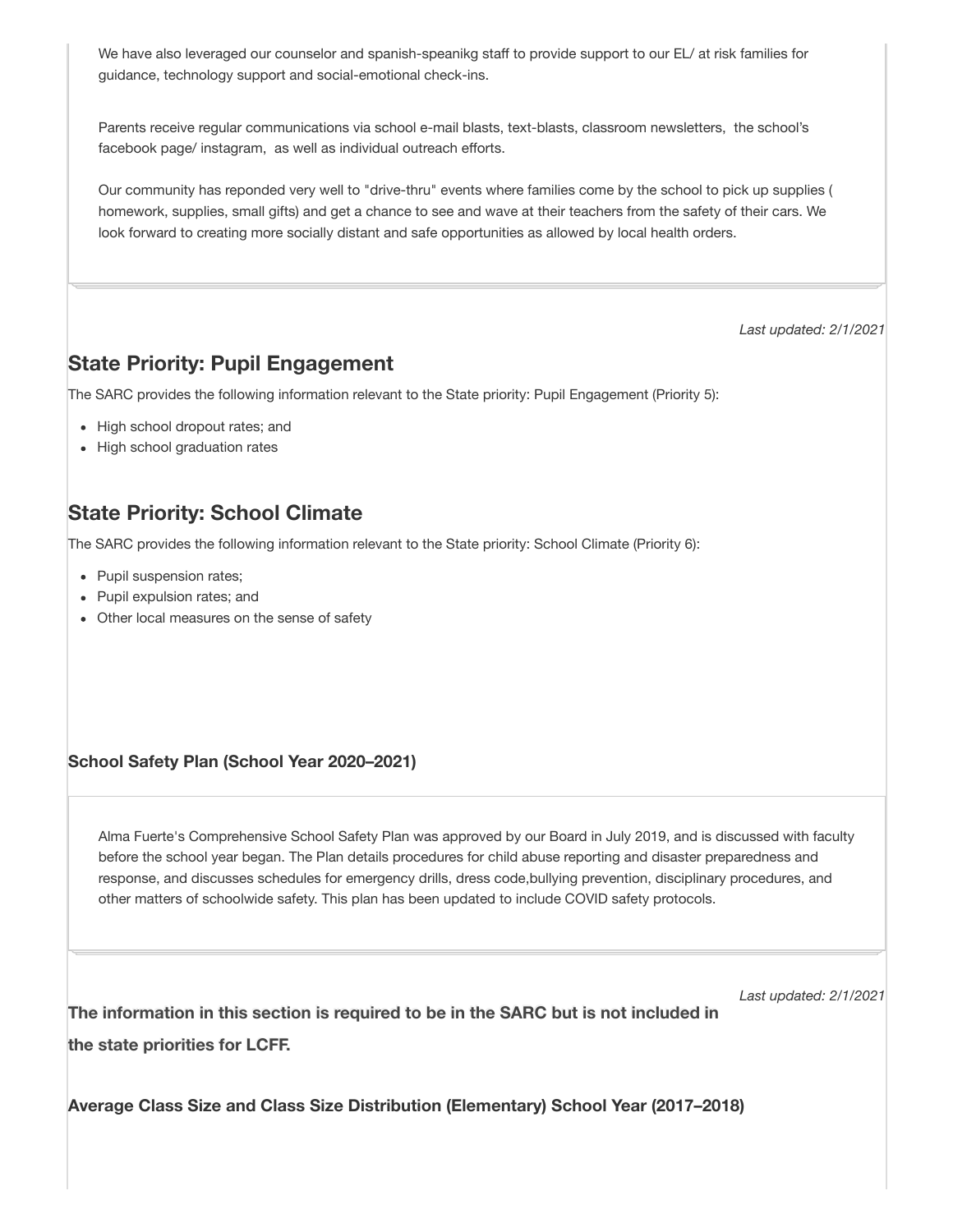| <b>Grade Level</b>                                                                                                                                                                                                                                                            | K                                                             | $\mathbf{1}$<br>2 | 3     | $\overline{4}$ | 5     | 6 |        | Other** |         |                                                                                                            |  |
|-------------------------------------------------------------------------------------------------------------------------------------------------------------------------------------------------------------------------------------------------------------------------------|---------------------------------------------------------------|-------------------|-------|----------------|-------|---|--------|---------|---------|------------------------------------------------------------------------------------------------------------|--|
| <b>Average Class Size</b>                                                                                                                                                                                                                                                     | 11.00                                                         | 9.00              |       |                |       |   |        | 20.00   |         |                                                                                                            |  |
| <b>Number of Classes *</b><br>$1 - 20$                                                                                                                                                                                                                                        | 4                                                             | 1                 |       |                |       |   |        | 1       |         |                                                                                                            |  |
| Number of Classes *                                                                                                                                                                                                                                                           |                                                               |                   |       |                |       |   |        |         |         |                                                                                                            |  |
| $21 - 32$                                                                                                                                                                                                                                                                     |                                                               |                   |       |                |       |   |        |         |         |                                                                                                            |  |
|                                                                                                                                                                                                                                                                               |                                                               |                   |       |                |       |   |        |         |         | * Number of classes indicates how many classes fall into each size category (a range of total students per |  |
| Number of Classes * class).<br>$33+$                                                                                                                                                                                                                                          | ** "Other" category is for multi-grade level classes.         |                   |       |                |       |   |        |         |         |                                                                                                            |  |
|                                                                                                                                                                                                                                                                               |                                                               |                   |       |                |       |   |        |         |         | Average Class Size and Class Size Distribution (Elementary) School Year (2018–2019)                        |  |
| <b>Grade Level</b>                                                                                                                                                                                                                                                            | K                                                             | $\mathbf{1}$      | 2     |                | 3     |   | 5<br>4 | 6       |         | Other**                                                                                                    |  |
| <b>Average Class Size</b>                                                                                                                                                                                                                                                     | 19.00                                                         | 17.00             | 13.00 |                | 11.00 |   |        |         |         |                                                                                                            |  |
| <b>Number of Classes*</b><br>$1 - 20$                                                                                                                                                                                                                                         | $\mathbf{2}$                                                  | $\mathbf{1}$      | 1     |                | 1     |   |        |         |         |                                                                                                            |  |
| Number of Classes *<br>$21 - 32$                                                                                                                                                                                                                                              |                                                               |                   |       |                |       |   |        |         |         |                                                                                                            |  |
| Number of Classes * class).<br>$33+$                                                                                                                                                                                                                                          | ** "Other" category is for multi-grade level classes.         |                   |       |                |       |   |        |         |         | * Number of classes indicates how many classes fall into each size category (a range of total students per |  |
|                                                                                                                                                                                                                                                                               |                                                               |                   |       |                |       |   |        |         |         | Average Class Size and Class Size Distribution (Elementary) School Year (2019–2020)                        |  |
| <b>Grade Level</b>                                                                                                                                                                                                                                                            | Κ                                                             | 1                 | 2     |                | 3     |   | 4      | 5       | $\,6\,$ | Other**                                                                                                    |  |
| <b>Average Class Size</b>                                                                                                                                                                                                                                                     | 19.00                                                         | 23.00             | 17.00 |                | 12.00 |   | 9.00   |         |         | 13.00                                                                                                      |  |
| <b>Number of Classes *</b><br>$1 - 20$                                                                                                                                                                                                                                        | 1                                                             | 0                 | 1     |                | 1     |   | 1.     |         |         | 1                                                                                                          |  |
| Number of Classes *                                                                                                                                                                                                                                                           |                                                               | 1                 |       |                |       |   |        |         |         |                                                                                                            |  |
| $21 - 32$<br>Number of Classes *                                                                                                                                                                                                                                              |                                                               |                   |       |                |       |   |        |         |         |                                                                                                            |  |
| $33+$<br>Number of classes indicates how many classes fall into each size category (a range of total students per class).<br>** "Other" category is for multi-grade level classes.<br>Last updated: 2/1/2021<br><b>Student Support Services Staff (School Year 2019-2020)</b> |                                                               |                   |       |                |       |   |        |         |         |                                                                                                            |  |
|                                                                                                                                                                                                                                                                               |                                                               |                   |       |                |       |   |        |         |         | Number of FTE* Assigned to School                                                                          |  |
|                                                                                                                                                                                                                                                                               |                                                               |                   |       |                |       |   |        |         |         | 0.25                                                                                                       |  |
|                                                                                                                                                                                                                                                                               | Counselor (Academic, Social/Behavioral or Career Development) |                   |       |                |       |   |        |         |         |                                                                                                            |  |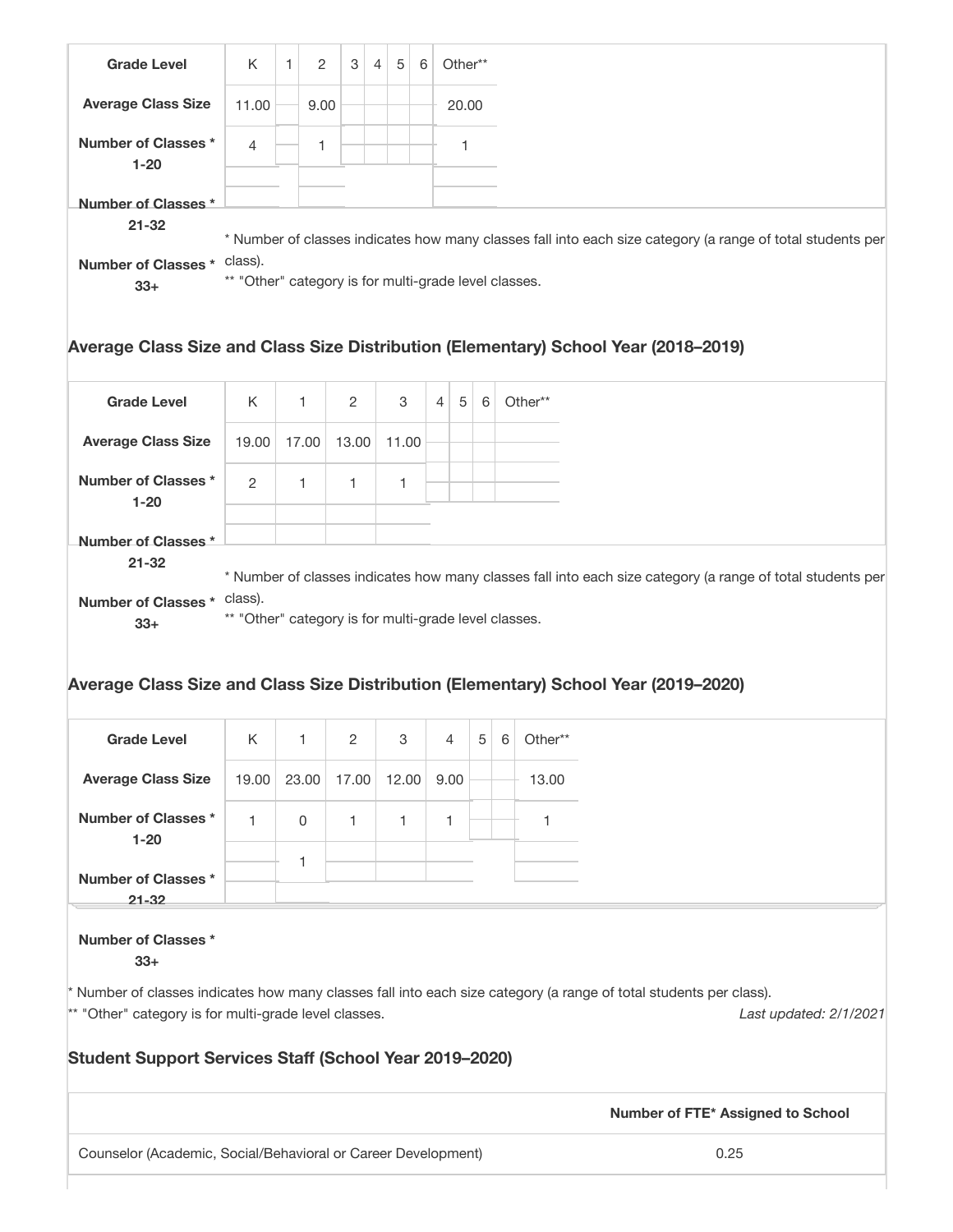|                                                 | Number of FTE* Assigned to School |
|-------------------------------------------------|-----------------------------------|
| Library Media Teacher (Librarian)               |                                   |
| Library Media Services Staff (Paraprofessional) |                                   |
| Psychologist                                    | 0.25                              |
| Social Worker                                   |                                   |
| <b>Nurse</b>                                    |                                   |
| Speech/Language/Hearing Specialist              | 0.25                              |
| Resource Specialist (non-teaching)              | 0.50                              |
| Other                                           |                                   |

\*One full time equivalent (FTE) equals one staff member working full time; one FTE could also represent two staff members who each work 50 percent of full time.

Last updated: 2/1/2021

### Expenditures Per Pupil and School Site Teacher Salaries (Fiscal Year 2018–2019)

N/A as we were not open during the 2016-17 school year.

| Level                                            | <b>Total Expenditures</b><br><b>Per Pupil</b> | <b>Expenditures Per</b><br><b>Pupil</b><br>(Restricted) | <b>Expenditures Per</b><br>Pupil<br>(Unrestricted) | <b>Average Teacher</b><br><b>Salary</b> |
|--------------------------------------------------|-----------------------------------------------|---------------------------------------------------------|----------------------------------------------------|-----------------------------------------|
| <b>School Site</b>                               | \$15854.73                                    | \$3626.22                                               | \$12228.51                                         | \$58400.93                              |
| <b>District</b>                                  | N/A                                           | N/A                                                     | $- -$                                              | $\qquad \qquad -$                       |
| Percent Difference - School Site<br>and District | N/A                                           | N/A                                                     | $- -$                                              | $- -$                                   |
| State                                            | N/A                                           | N/A                                                     | \$7750.12                                          | $- -$                                   |
| Percent Difference - School Site<br>and State    | N/A                                           | N/A                                                     | $- -$                                              | $- -$                                   |

Note: Cells with N/A values do not require data.

Last updated: 2/1/2021

### Professional Development

| $2018 -$<br>$2019 -$<br>2020-2021<br>2020<br>2019<br><b>Measure</b> |  |
|---------------------------------------------------------------------|--|
|---------------------------------------------------------------------|--|